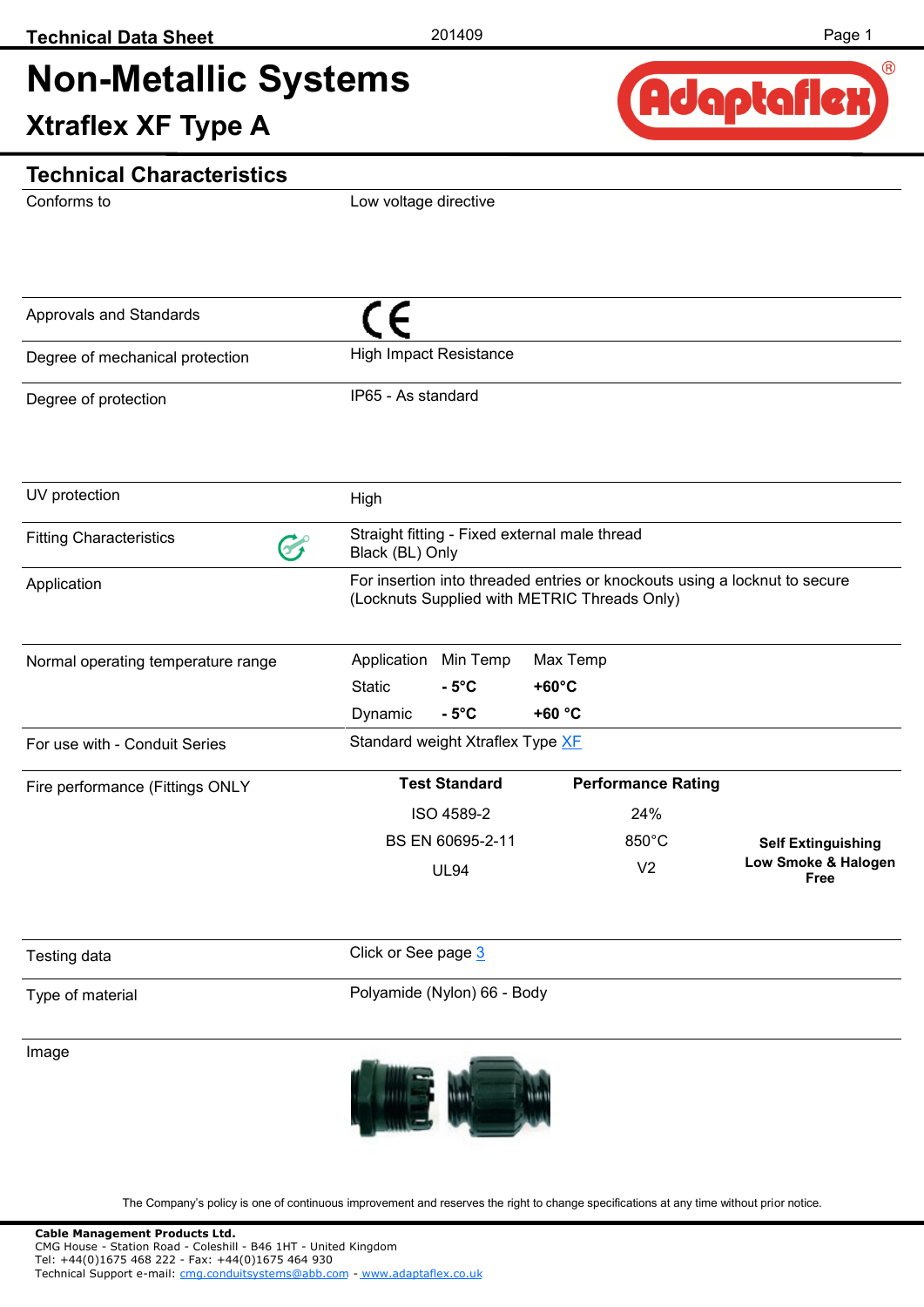**Adaptafle** 

 $(R)$ 

# **Non-Metallic Systems Xtraflex XF Type A**

### **Dimensional & Thread Data**

|                                                       |                                       |             | <b>Nominal Dimensions (mm)</b> |      |      |      |
|-------------------------------------------------------|---------------------------------------|-------------|--------------------------------|------|------|------|
| Part No<br><b>Black Body</b><br><b>Metric Threads</b> | <b>Nominal</b><br><b>Conduit</b><br>A | Thread<br>в | C                              | D    | Е    | F    |
| XF12/M16/D                                            | 12                                    | M16x1.5     | 8.0                            | 22.0 | 11.5 | 35.5 |
| XF16/M16/D                                            | 16                                    | M16x1.5     | 10.0                           | 27.0 | 11.5 | 35.5 |
| XF16/M20/D                                            | 16                                    | M20x1.5     | 10.0                           | 27.0 | 13.0 | 37.0 |
| XF20/M20/D                                            | 20                                    | M20x1.5     | 13.5                           | 33.0 | 13.0 | 43.5 |
| XF25/M25/D                                            | 25                                    | M25x1.5     | 19.0                           | 43.0 | 15.5 | 52.5 |
| XF32/M32/D                                            | 32                                    | M32x1.5     | 25.0                           | 47.0 | 16.5 | 53.5 |
| XF40/M40/D                                            | 40                                    | M40x1.5     | 31.0                           | 59.0 | 16.5 | 54.5 |
| XF50/M50/D                                            | 50                                    | M50x1.5     | 40.6                           | 72.0 | 16.5 | 55.5 |

| Metric          | <b>Standard thread conforming</b><br>to EN60423 & BS3643 |                                  |                   |  |  |
|-----------------|----------------------------------------------------------|----------------------------------|-------------------|--|--|
| Thread<br>Size  | <b>Ext Thread</b><br>Outside<br>Diameter                 | Int Thread<br>Inside<br>Diameter | Pitch             |  |  |
| M <sub>12</sub> | 12mm                                                     | 10.9mm                           | 1.5 <sub>mm</sub> |  |  |
| M16             | 16mm                                                     | 14 4mm                           | 1.5 <sub>mm</sub> |  |  |
| M20             | 20mm                                                     | 18.4mm                           | 1.5 <sub>mm</sub> |  |  |
| M <sub>25</sub> | 25mm                                                     | 23.4mm                           | 1.5mm             |  |  |
| M32             | 32mm                                                     | 30.4mm                           | 1.5 <sub>mm</sub> |  |  |
| M40             | 40mm                                                     | 38.4mm                           | 1.5mm             |  |  |
| M50             | 50 <sub>mm</sub>                                         | 48.4mm                           | 1.5 <sub>mm</sub> |  |  |
| M63             | 63mm                                                     | 61.4mm                           | 1.5mm             |  |  |

F M20x1.5 øΑ  $\mathbb{Q}$  $\infty$ 

F

NOTE: Dimensions are nominal

The Company's policy is one of continuous improvement and reserves the right to change specifications at any time without prior notice.